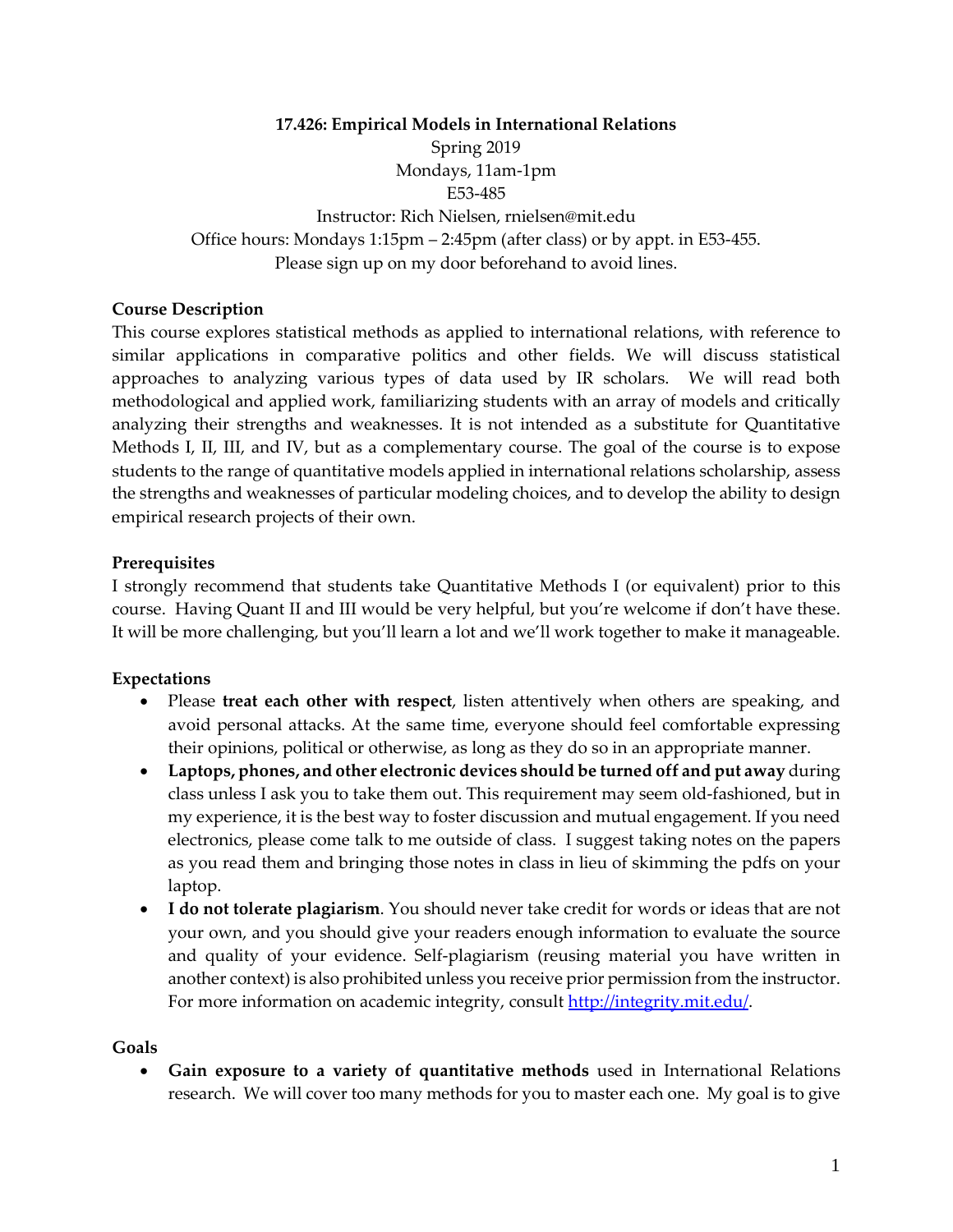you the intuition of each method so that you know where to turn if you need it in your own research.

- **Master the details of a several methods that interest you** well enough to use them in your own research now and teach them to others.
- **Learn to teach** by developing tutorials on particular methods and teaching them to the class.
- **Find inspiration for new research** that could serve as the basis for a 2<sup>nd</sup> year paper and/or publication.
- **Learn to give an APSA-style presentation** if you take the term paper option.

**Grades:** You should worry more about learning the material than about your grade, but I am required to give grades. Graduate school grades tend to be higher that what you may be used to. An A+/A/A- means "excellent/very good/ good" and a B+/B/B- means "adequate/fair/poor." If I give you a C or lower, we need to talk.

# **Assignments**

**Two in-class tutorials (20%):** Each of you will select or be assigned two weeks from the syllabus. You will prepare a 30-minute tutorial on the key method or issue covered in that week. You will present this tutorial to the class for the first 30 minutes of class. This should be an interactive lecture, as if you were teaching a department workshop on the topic (a common feature in many departments). Please send me any slides, notes, data, and code for your tutorial so I can post it to the class website for people to use. You should send it no more than 24 hours after your presentation. You may revise in light of what happens in class.

If you want people to be able to run code during your tutorial, then circulate the code and data beforehand. The easiest way is to send it all to me, cc'ing Eliza Riley (e\_riley@mit.edu) in a zipped directory. One of us will post it, but this requires at least a few hours of lead time.

I will try to dole out weeks on the syllabus according to your interests. I will collect your preferences after the first class session. However, be aware that you may not get your top choices and I may assign you to a week you don't want. This is part of learning to teach – we all have to teach things we don't exactly want to.

Matching up the number of weeks in the class with the number of students is going to require some flexibility. I may double up or skip some as needed.

**Class participation and feedback on in class tutorials (5%):** I've heard from graduate students (and I remember from my own grad school days) that "reading" 200 pages per week for each of four classes makes it impossible to understand anything deeply. I'm trying something new. I've radically redesigned the course to cut the reading load to 50 pages of reading per week, on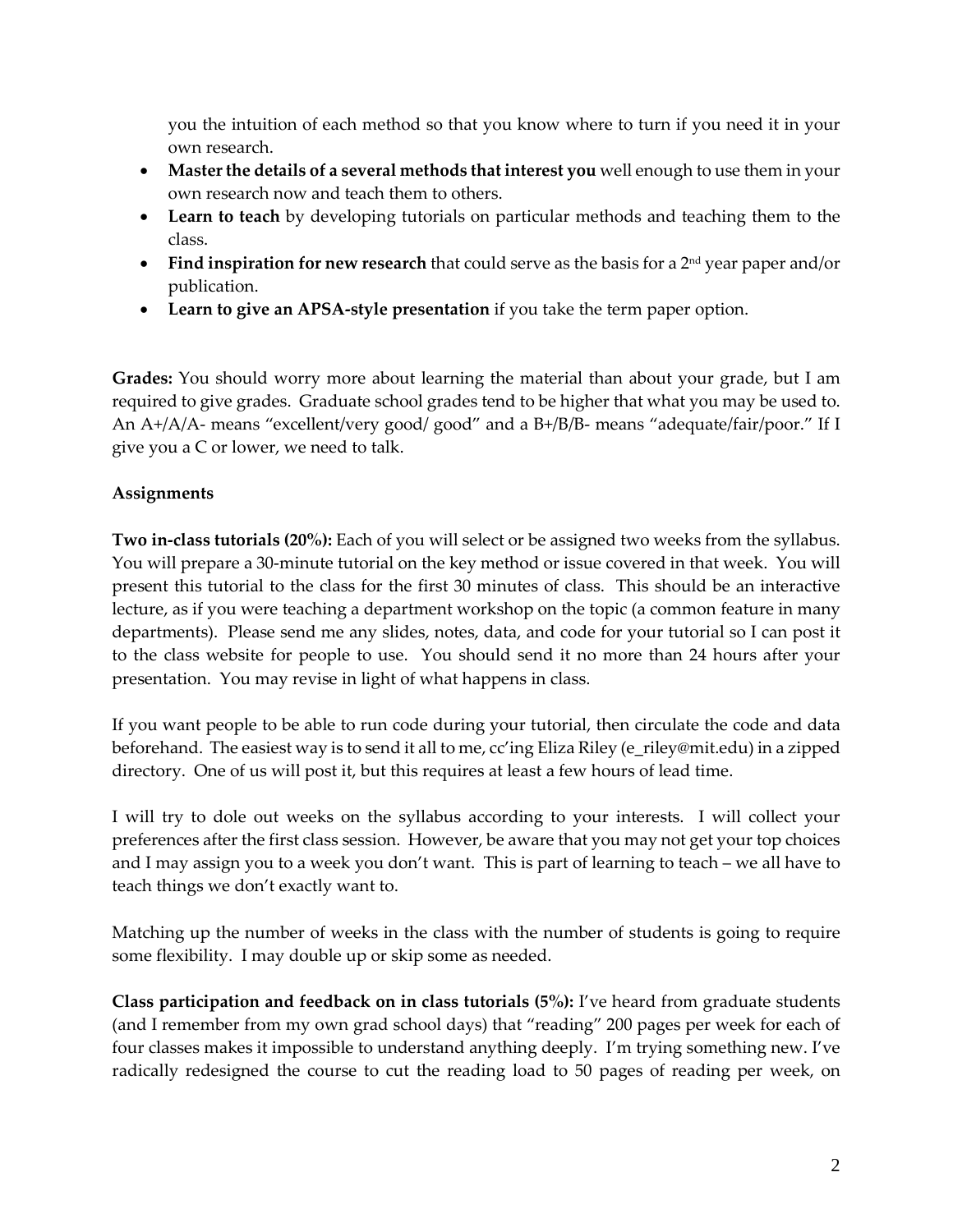average. In exchange for cutting more than half the syllabus, I expect you to read and re-read until you understand the material.

Please come to class with at least one question or issue related to the week's reading that you would like to discuss.

You will provide quick written feedback on each in class tutorial that is not your own.

### **Final written assignment (60%)**

There are two options:

- 1) **Term Paper:** A final research paper (25-40 pages) on international relations or comparative politics with a large quantitative component. The parameters are left intentionally broad so that students can tailor the paper to their own research interests, but the topic should be agreed upon in consultation with the instructor. The research paper is due via the class website on **Tuesday May 21, 2019** by **5pm**. I will not accept late papers. *You should seek my feedback throughout the semester as you develop this paper.*
- 2) **4 Tutorials:** In lieu of a final paper, students may opt to prepare materials for four tutorials on four different empirical methods relevant to IR scholars. At least one of these must cover a model, method, or approach not included in the required readings on this syllabus. The remaining three may be models, methods, or approaches from the required readings, though they need not be. I encourage you to develop your in-class tutorials into final assignment tutorials. When selecting methods not on the syllabus, please confirm with me that the topic is appropriate.

The standard for these tutorial materials is higher than for the two in-class tutorials. These tutorials should include a conceptual overview of what the method is good for, mathematical details, intuition for the mathematical details, and a worked example (with annotations) in R. The materials should be detailed enough that you could teach a 50 minute lecture/tutorial from the materials. They should also be detailed enough that I can read them and understand the method – I will not see you present most of them. They are due as well-organized zipped directories via the class website (or some other means if the file size is too large) on **Tuesday May 21, 2019** by **5pm**. I will not accept late assignments. *You should run at least some the tutorials by me before turning them in to make sure they are of sufficient quality.*

# **Final Presentation (15%)**

Final presentations happen on the last two class sessions, depending on the number of students. If you are writing a term paper, you will give a 15 minute APSA-style presentation of the paper followed by a 15 minute Q&A. If you are doing 4 tutorials, you will give a half hour tutorial on a method or topic not covered in class. Expect clarifying questions throughout.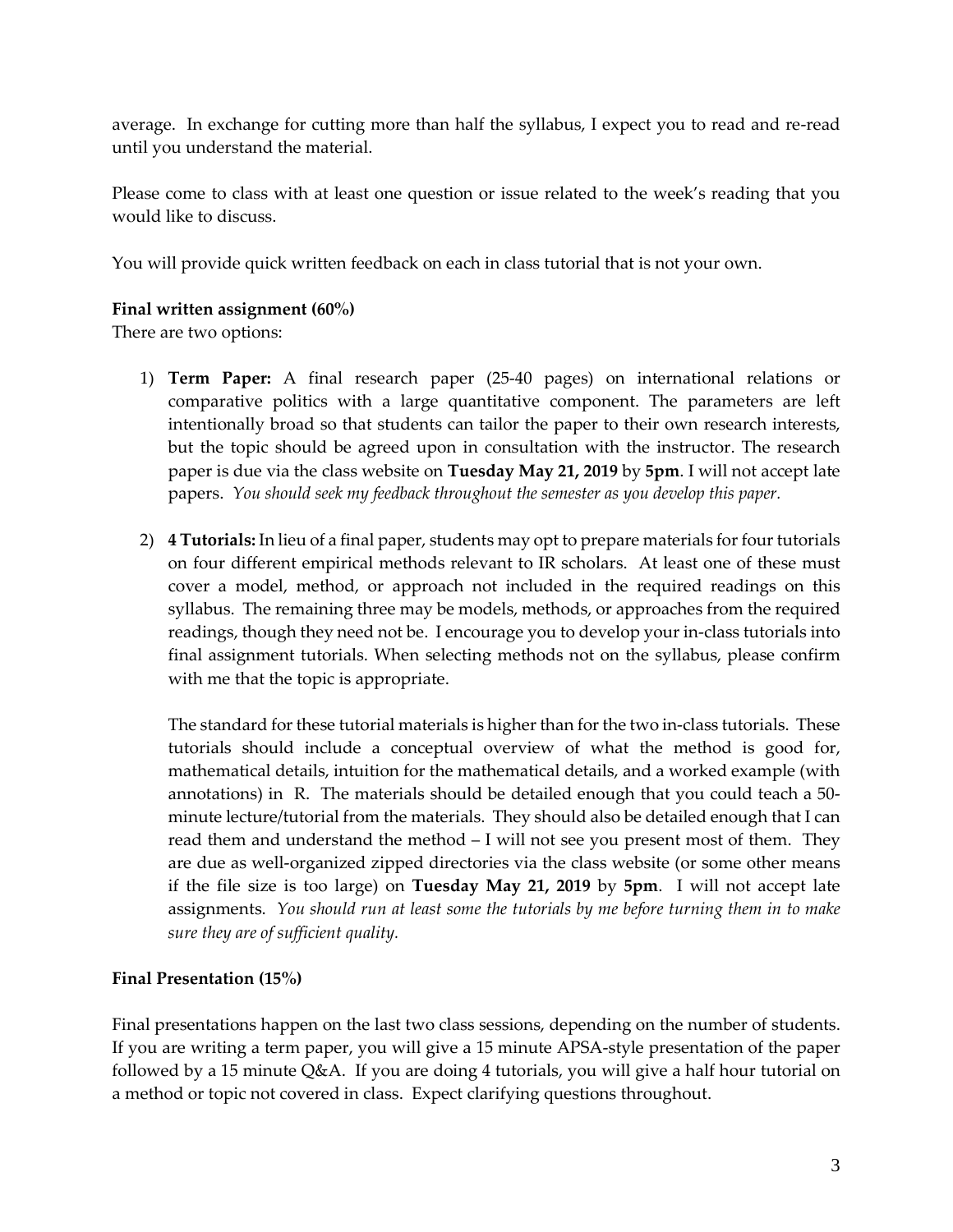#### **Semester Overview**

| February 11                            | What is an empirical model?                     |
|----------------------------------------|-------------------------------------------------|
| February 19 [Tues]:                    | Measurement: Text as Data                       |
| February 25                            | Measurement: Images, Video, Audio               |
| March 4                                | Measurement: Latent Variables                   |
| March 11                               | Measurement: Ideal Point Estimation             |
| March 18                               | Measurement: Missing Data                       |
| March 25 – MIT Spring Break            |                                                 |
| April 1                                | No class (I am out of town)                     |
| April 8                                | Causal Inference: Matching and Selection Models |
| April 15 – MIT holiday (Patriots' Day) |                                                 |
| April 22                               | Interdependence: TSCS data                      |
| April 29                               | Interdependence: Networks                       |
| May 6                                  | Student presentations                           |
| May $13$                               | Student presentations or no class               |

### **Readings**

All readings should be available through MIT's electronic resources or through the course's Stellar website [\(http://stellar.mit.edu/S/course/17/sp19/17.426/\)](http://stellar.mit.edu/S/course/17/sp19/17.426/)

### **1 February 11: What is an empirical model?**

No required reading.

#### **Additional Resources**

Clarke, Kevin A., and David M. Primo. A model discipline: Political science and the logic of representations. Oxford University Press, 2012. (Especially Chapter 5)

### **2 February 19 [Tuesday]: Measurement – Text as Data**

#### **Required Reading (55 pages)**

Grimmer, Justin, and Brandon M. Stewart. "Text as data: The promise and pitfalls of automatic content analysis methods for political texts." Political analysis 21.3 (2013): 267-297.

Nielsen, Richard A. Deadly clerics: Blocked ambition and the paths to jihad. Cambridge University Press, 2017. Chapter 5.

### **Additional Resources**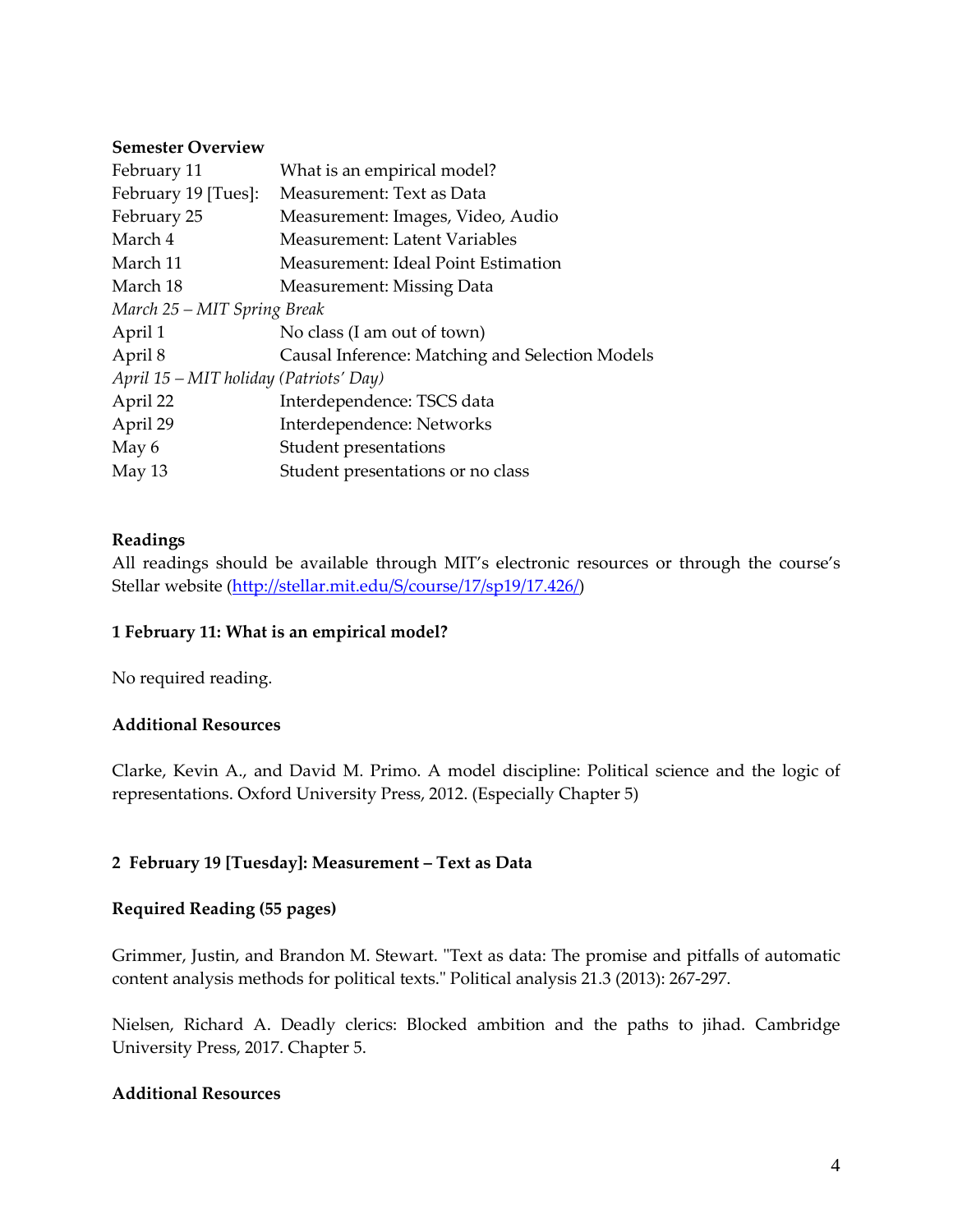### *Methods*

Lucas, Christopher, Richard A. Nielsen, Margaret E. Roberts, Brandon M. Stewart, Alex Storer, and Dustin Tingley. "Computer-assisted text analysis for comparative politics." *Political Analysis* 23, no. 2 (2015): 254-277.

### *Applications*

Spirling, Arthur. 2012. "U.S. Treaty Making with American Indians: Institutional Change and Relative Power, 1784–1911" *American Journal of Political Science* 56(1).

Mueller, Hannes, and Christopher Rauh. "Reading Between the Lines: Prediction of Political Violence Using Newspaper Text." *American Political Science Review* 112.2 (2018): 358-375.

O'Connor, Brendan, Brandon M. Stewart, and Noah A. Smith. "Learning to extract international relations from political context." *Proceedings of the 51st Annual Meeting of the Association for Computational Linguistics (Volume 1: Long Papers)*. Vol. 1. 2013.

# **3 February 25: Measurement – Images, Video, Audio**

# **Required Reading (61 pages)**

Torres, Michelle. "Give me the full picture: Using computer vision to understand visual frames and political communication" Working Paper: https://www.dropbox.com/s/o9hqecmhwnhcck2/MT\_Polmeth\_VisualFraming.pdf?dl=0 Video (optional, but possibly helpful):<https://www.youtube.com/watch?v=rWQbK63B6PI>

Knox, Dean and Christopher Lucas. "A Dynamic Model of Speech for the Social Sciences" Working paper. http://christopherlucas.org/files/PDFs/sam.pdf Video (optional, but possibly helpful):<https://www.youtube.com/watch?v=Hs8A9dwkMzI>

### **4 March 4: Measurement – Latent Variables**

### **Required Reading (38 pages)**

Fariss, Christopher J. "Respect for human rights has improved over time: Modeling the changing standard of accountability." *American Political Science Review* 108.2 (2014): 297-318.

Cingranelli, David, and Mikhail Filippov. "Are Human Rights Practices Improving?." *American Political Science Review* (2018): 1-7.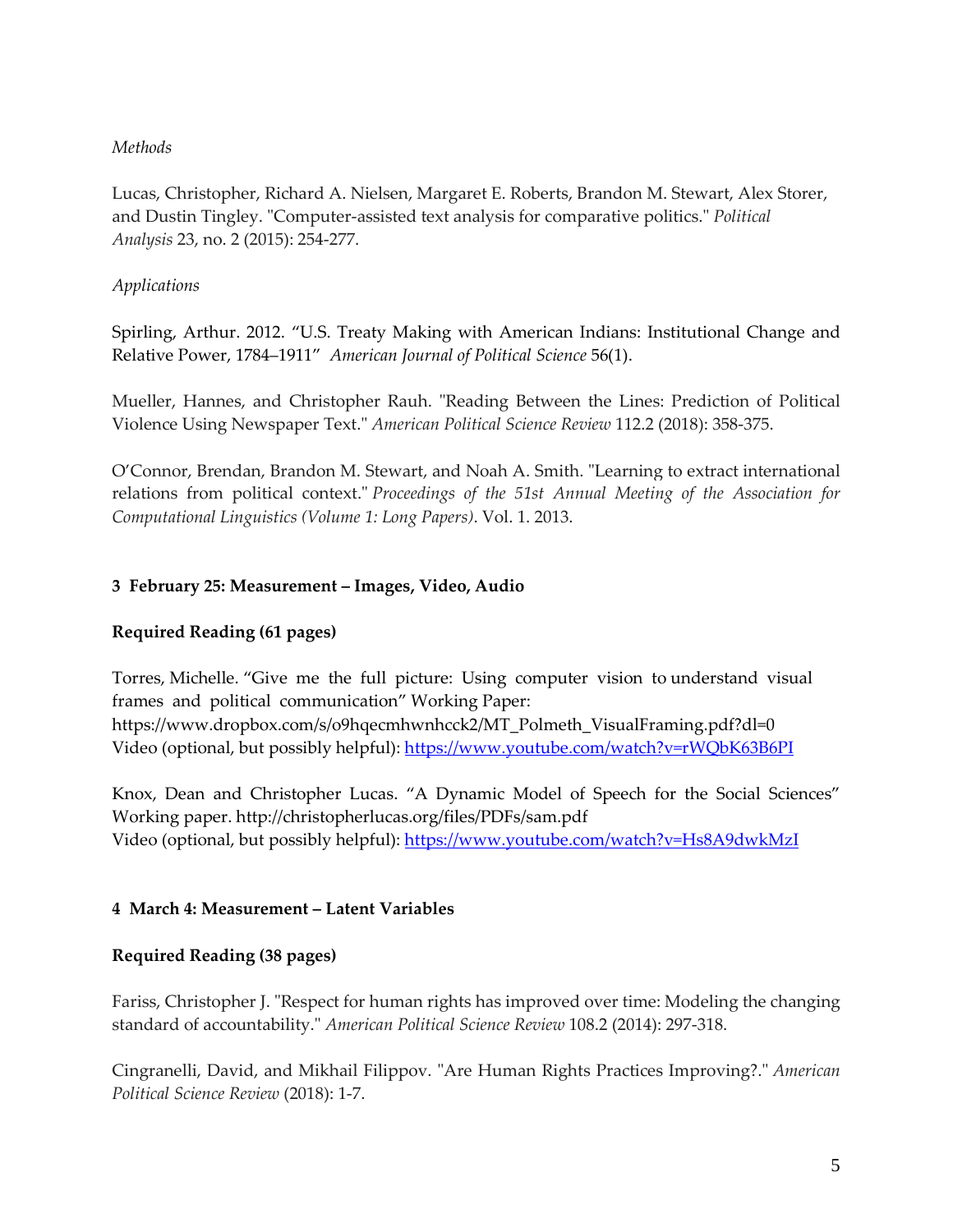Cingranelli, David, and Mikhail Filippov. "Problems of Model Specification and Improper Data Extrapolation." *British Journal of Political Science* 48.1 (2018): 273-274.

Fariss, Christopher J. "Are Things Really Getting Better? How To Validate Latent Variable Models of Human Rights." *British Journal of Political Science* 48.1 (2018): 275-282.

### **Additional Resources**

Treier, Shawn, and Simon Jackman. "Democracy as a latent variable." American Journal of Political Science 52.1 (2008): 201-217.

### **5 March 11: Measurement – Ideal Point Estimation**

### **Required Reading (38 pages)**

Voeten, Erik. "Resisting the lonely superpower: Responses of states in the United Nations to US dominance." *The Journal of Politics* 66.3 (2004): 729-754.

Lupu, Yonatan. "The informative power of treaty commitment: using the spatial model to address selection effects." *American Journal of Political Science* 57.4 (2013): 912-925.

### **Additional Resources**

Clinton, Joshua, Simon Jackman, and Douglas Rivers. "The statistical analysis of roll call data." American Political Science Review 98.2 (2004): 355-370.

Martin, Andrew D., and Kevin M. Quinn. "Dynamic ideal point estimation via Markov chain Monte Carlo for the US Supreme Court, 1953–1999." Political Analysis 10.2 (2002): 134-153.

Barberá, Pablo. "Birds of the same feather tweet together: Bayesian ideal point estimation using Twitter data." Political Analysis 23.1 (2015): 76-91.

### **6 March 18: Measurement – Missing Data**

### **Required Reading (51 pages)**

King, Gary, James Honaker, Anne Joseph, and Kenneth Scheve. "Analyzing incomplete political science data: An alternative algorithm for multiple imputation." *American political science review* 95, no. 1 (2001): 49-69.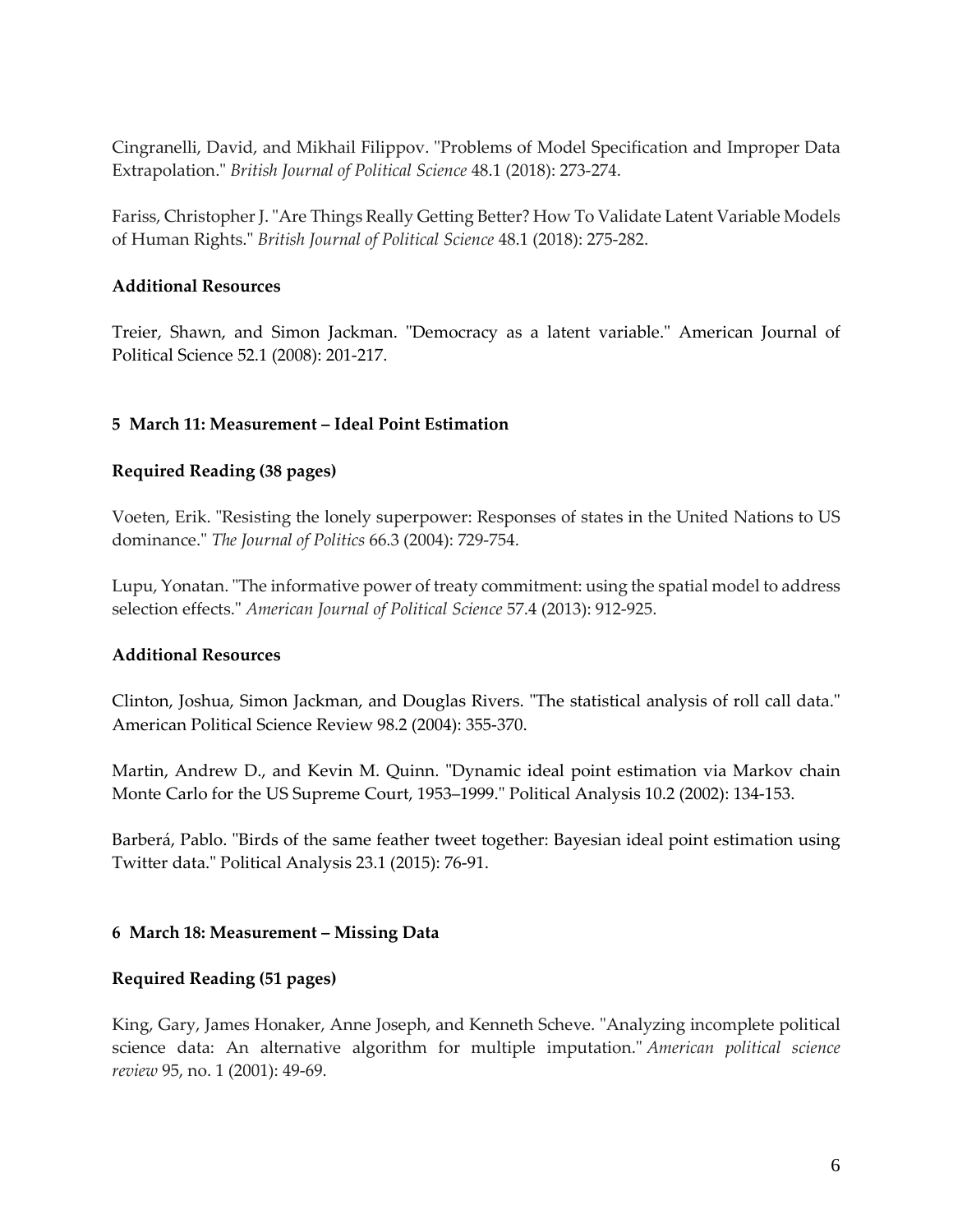Lall, Ranjit. "How multiple imputation makes a difference." *Political Analysis* 24.4 (2016): 414-433.

Pepinsky, Thomas B. "A note on listwise deletion versus multiple imputation." *Political Analysis* 26.4 (2018): 480-488.

Arel-Bundock, Vincent, and Krzysztof J. Pelc. "When Can Multiple Imputation Improve Regression Estimates?" *Political Analysis* 26.2 (2018): 240-245.

# **Additional Resources**

Honaker, James and Gary King. 2010. What to do about Missing Values in Time-Series Cross-Section Data. *American Journal of Political Science* 54 (2): 561-581.

Blackwell, Matthew, James Honaker, and Gary King. 2017. "A unified approach to measurement error and missing data: overview and applications." Sociological Methods & Research 46.3: 303- 341.

# **7 March 25: MIT Spring Break**

### **8 April 1: No class (I am out of town)**

### **9 April 8: Causal Inference – Matching and Selection Models**

### **Required Reading(57 pages)**

Ho, Daniel E., Kosuke Imai, Gary King, and Elizabeth A. Stuart. "Matching as nonparametric preprocessing for reducing model dependence in parametric causal inference." *Political analysis* 15, no. 3 (2007): 199-236.

Von Stein, Jana. "Do treaties constrain or screen? Selection bias and treaty compliance." *American Political Science Review* 99.4 (2005): 611-622.

Simmons, Beth A., and Daniel J. Hopkins. "The constraining power of international treaties: Theory and methods." *American Political Science Review* 99.4 (2005): 623-631.

# **Additional Resources**

Chaudoin, Stephen, Jude Hays, and Raymond Hicks. "Do We Really Know the WTO Cures Cancer?." *British Journal of Political Science* (2016): 1-26.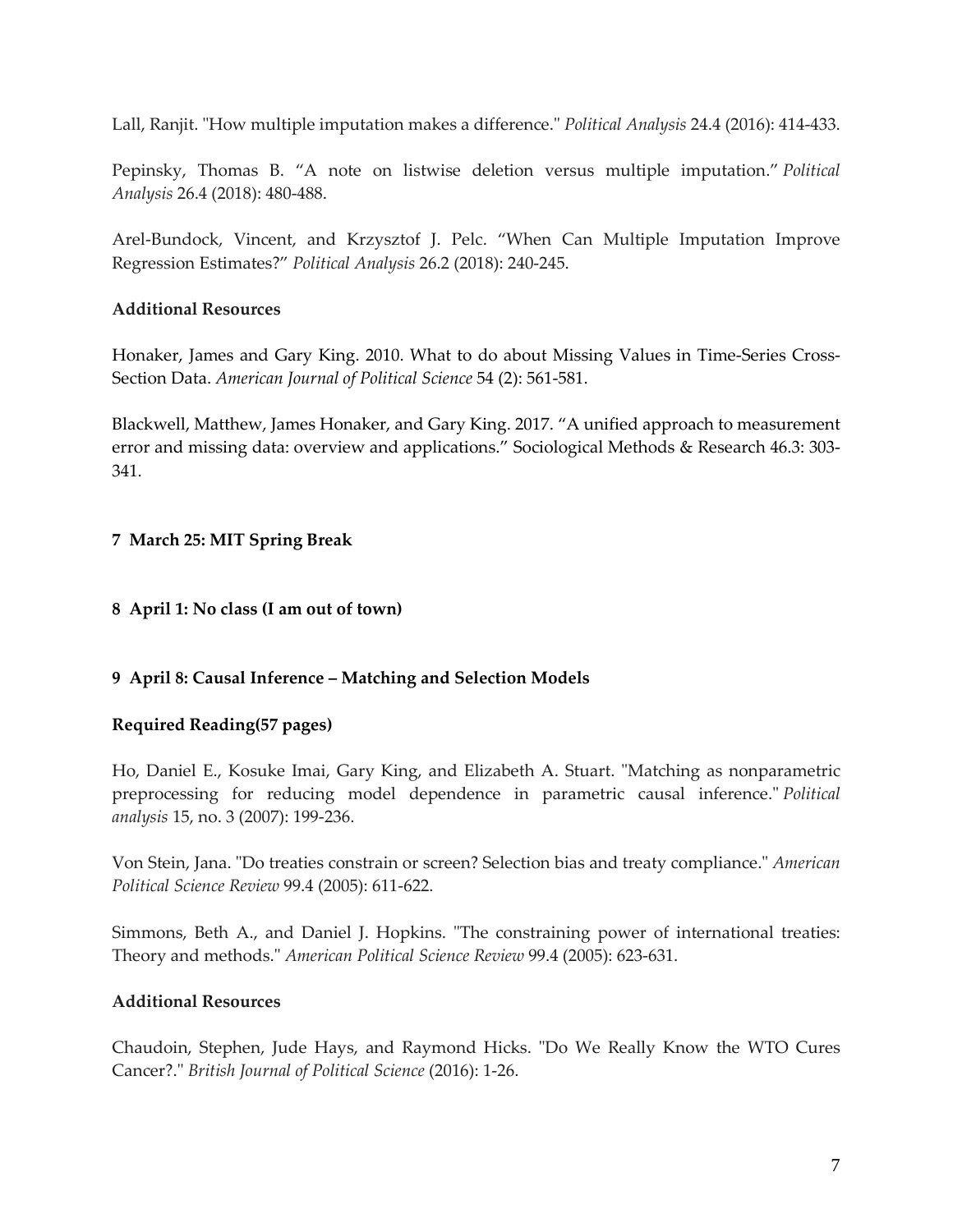### *Matching*

Nielsen, Richard A., Michael G. Findley, Zachary S. Davis, Tara Candland, and Daniel L. Nielson. 2011. Foreign Aid Shocks as a Cause of Violent Armed Conflict. *American Journal of Political Science*.

Gilligan, Michael J. and Ernest J. Sargenti. 2008. Do UN Interventions Cause Peace? Using Matching to Improve Causal Inference. *Quarterly Journal of Political Science* 3: 89-122.

King, Gary, Christopher Lucas, and Richard A. Nielsen. "The balance-sample size frontier in matching methods for causal inference." *American Journal of Political Science* 61.2 (2017): 473-489.

King, Gary and Richard Nielsen. Forthcoming. "Why Propensity Scores Should Not Be Used for Matching," Political Analysis.

Lyall, Jason. February 2010. Are Co-Ethnics More Effective Counter-Insurgents? Evidence from the Second Chechen War. *American Political Science Review* 104 (1): 1-20.

Sekhon, Jasjeet S. 2009. Opiates for the Matches: Matching Methods for Causal Inference. *Annual Review of Political Science* 12: 487-508.

Lyall, Jason. June 2009. Does Indiscriminate Violence Incite Insurgent Attacks? Evidence from Chechnya. *Journal of Conflict Resolution* 53 (3): 331-362.

Lyall, Jason. Winter 2010. Do Democracies Make Inferior Counterinsurgents? Reassessing Democracy's Impact on War Outcomes and Duration. *International Organization* 64 (1): 167-92.

### *Selection Models*

Colin Vance and Nolan Ritter. In Press. "Is peace a missing value or a zero? On selection models in political science" *Journal of Peace Research.*

Beardsley, Kyle, and Victor Asal. 2009. Winning with the Bomb. *Journal of Conflict Resolution* 53 (2): 278-301.

Brandt, Patrick T. and Christina J. Schneider. 2004. "So the Reviewer Told You to Use a **Selection** Model? Selection Models and the Study of International Relations."

*Further Reading:* Sartori, Anne E. 2003. "An Estimator for Some Binary-Outcome Selection Models Without Exclusion Restrictions," *Political Analysis* 11, 111-138.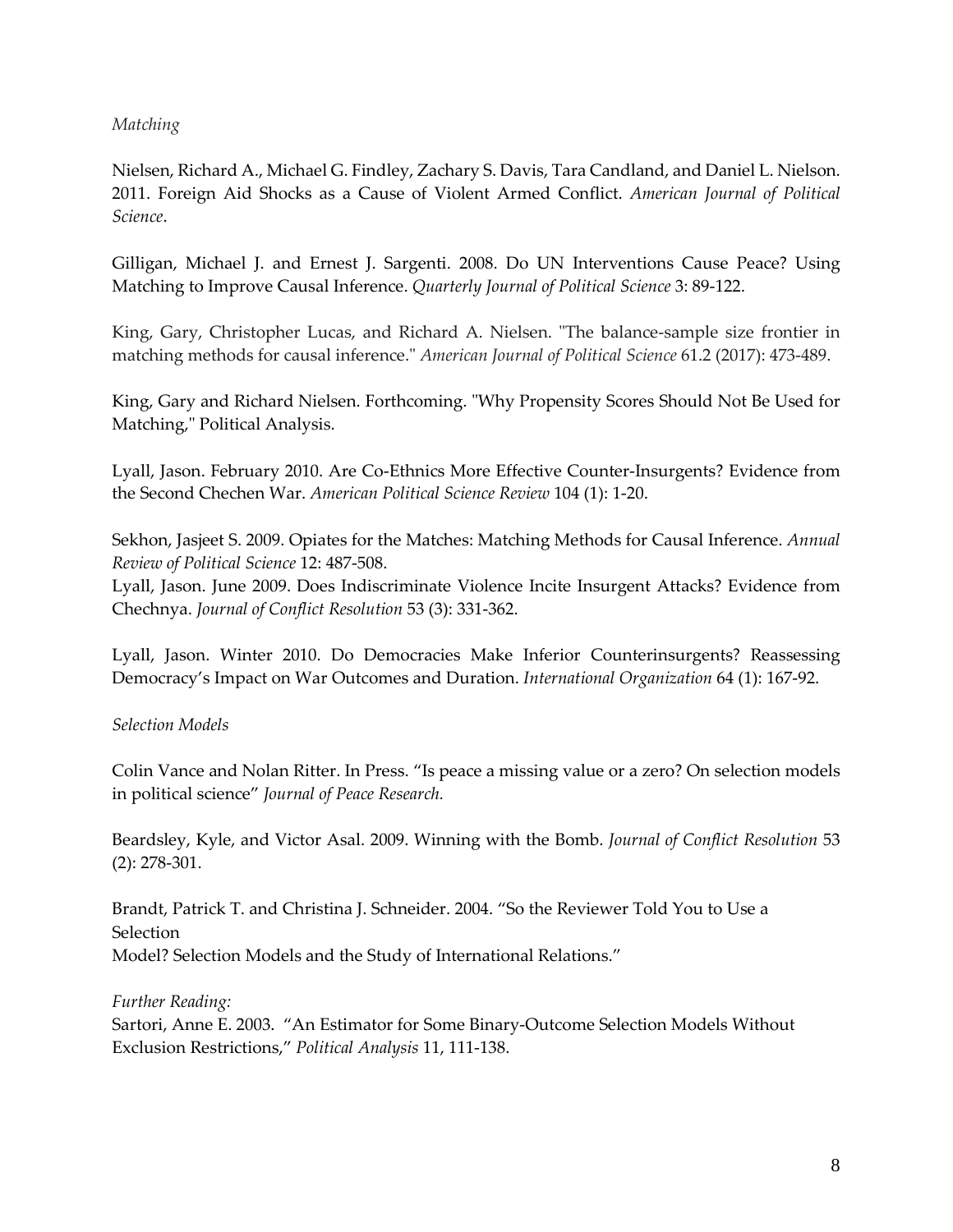Smith, Alastair. 1996. To Intervene or Not to Intervene: A Biased Decision. *Journal of Conflict Resolution* 40(1):16-40.

Reed, William. 2000. A Unified Statistical Model of Conflict Onset and Escalation. *American Journal of Political Science* 44(1):84-93.

Lemke, Douglas, and William Reed. 2001. War and Rivalry Among Great Powers. *American Journal of Political Science* 45 (2):457-469.

Danilovic, Vesna. 2001. Conceptual and Selection Bias Issues in Deterrence. *Journal of Conflict Resolution* 45(1):97-125.

Fortna, Virgina Page. 2004. Does Peacekeeping Work? *International Studies Quarterly* 48 (2): 269- 292.

### **10 April 15: MIT holiday – Patriots' Day**

### **11 April 22: Interdependence – TSCS data**

### **Required Reading (84 pages)**

Green, Donald P., Soo Yeon Kim, and David H. Yoon. 2001. Dirty pool. *International Organization* 55 (2):441-468.

Oneal, John R. and Bruce Russett. 2001. Clear and Clean: The Fixed Effects of the Liberal Peace. *International Organization* 55 (2): 469-485.

Beck, N., and Jonathan Katz. 2001. Throwing Out the Baby with the Bath Water: A Comment on Green, Kim, and Yoon. *International Organization* 55(2):487-495.

King, Gary. 2001. Proper Nouns and Methodological Propriety: Pooling Dyads in International Relations Data. *International Organization* 55(2):497-507

Ward, Michael D., Randolph M. Siverson, and Xun Cao. 2007. Disputes, Democracies, and Dependencies: A Reexamination of the Kantian Peace. *American Journal of Political Science* 51(3):583-601.

### **Additional Resources**

Bell, Andrew, and Kelvyn Jones. "Explaining fixed effects: Random effects modeling of timeseries cross-sectional and panel data." *Political Science Research and Methods* 3.1 (2015): 133-153.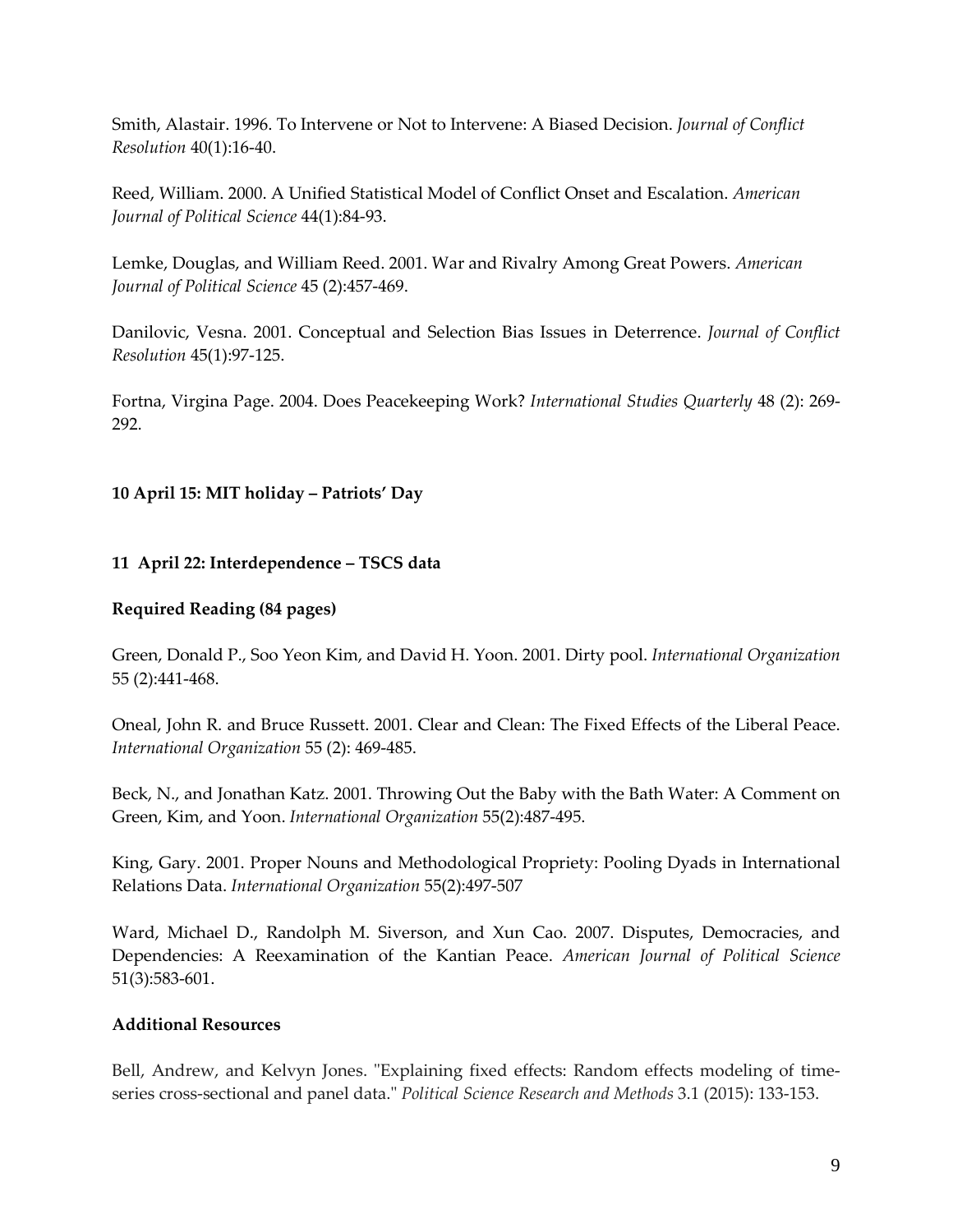Beck, N. and Jonathan Katz. 1995. What to Do (and what not to do) with Time-Series Cross-Section Data. *American Political Science Review* 89 (3): 634-647

Bischof, Jonathan. 2009. "A Bootstrap Approach to Time Invariance in Panel Data" http://papers.ssrn.com/sol3/papers.cfm?abstract\_id=1450057

Bell, Andrew, and Kelvyn Jones. 2015. "Explaining Fixed Effects: Random Effects Modeling of Time-Series, Cross-Sectional and Panel Data." *Political Science Research and Methods*. 3(1): 133-153.

Cranmer, Skyler J., Douglas R. Rice, and Randolph M. Siverson. "What to do about atheoretic lags." *Political Science Research and Methods* 5.4 (2017): 641-665.

Esarey, Justin. POLS 509: The Linear Model - Lecture 9 - Panel Data <https://www.youtube.com/watch?v=6uL3Rh05U-g>

Beck, Nathaniel, Jonathan N. Katz and Richard Tucker. 1998. Taking Time Seriously: Time-Series-Cross-Section Analysis with a Binary Dependent Variable. *American Journal of Political Science* 42(4):1260-1288.

Carter, David B. and Curtis Signorino. 2010. Back to the Future: Modeling Time Dependence in Binary Data. *Political Analysis* 18(3): 271-292.

Williams, Laron K. "Temporal Dependence and the Sensitivity of Quantities of Interest: A Solution for a Common Problem." International Studies Quarterly

Poast, Paul. 2010. "(Mis)Using Dyadic Data to Analyze Multilateral Events." *Political Analysis*, 18(4): 403-425.

Neumayer, Eric and Thomas Plümper. Spatial Effects in Dyadic Data. 2010. *International Organization* 64 (1): 145-166.

Ward, Michael D., and Kristian Skrede Gleditsch. 2002. Location, Location, Location: An MCMC Approach to Modeling the Spatial Context of War and Peace. *Political Analysis* 10(3):244-260.

Gleditsch, Kristian Skrede, and Michael D. Ward. 2006. Diffusion and the International Context of Democratization. *International Organization* 60(4):911-933.

# **12 April 29: Interdependence – Networks**

Tutorial presenter(s):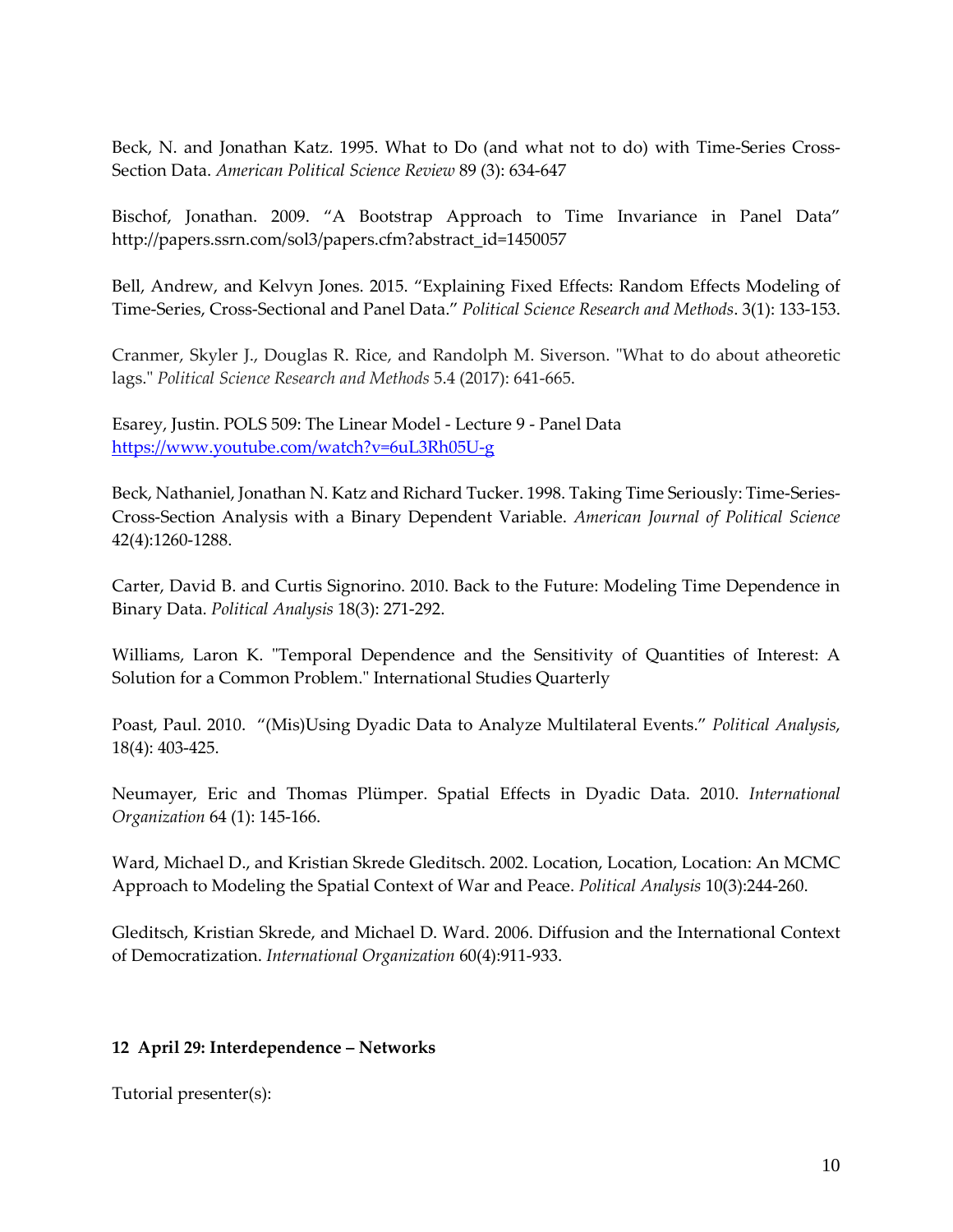# **Required Reading (25 pages)**

Zhukov, Yuri, and Brandon Stewart. 2013. "Choosing Your Neighbors: Networks of Diffusion in International Relations." *International Studies Quarterly* 57(2):271-287.

Li, Weihua, Aisha E. Bradshaw, Caitlin B. Clary, and Skyler J. Cranmer. "A three-degree horizon of peace in the military alliance network." *Science advances* 3, no. 3 (2017): e1601895.

### **13 May 6: Student presentations**

### **14 May 13: Student presentations**

# Topics not covered in the syllabus for final project tutorials (not exhaustive)

### **Interaction terms – interpretation and pitfalls**

Brambor, Thomas, William R. Clark, and Matt Golder. 2006. Understanding Interaction Models: Improving Empirical Analyses. *Political Analysi*s 14: 63-82

Braumoeller, Bear F. 2004. Hypothesis Testing and Multiplicative Interaction Terms. *International Organization* 58 (4):807-820.

Braumoeller, Bear F. 2003. Causal Complexity and the Study of Politics. *Political Analysis* 11 (3):209-233.

Xu, Jens Hainmueller Jonathan Mummolo Yiqing. "How Much Should We Trust Estimates from Multiplicative Interaction Models? Simple Tools to Improve Empirical Practice." *Political Analysis* (2018).

Esarey, Justin, and Jane Lawrence Sumner. "Marginal effects in interaction models: Determining and controlling the false positive rate." *Comparative Political Studies* (2017): 0010414017730080.

### **Experiments in IR**

Findley, Michael G., Daniel L. Nielson, and J.C. Sharman. 2013. "Using Field Experiments in International Relations: A Randomized Study of Anonymous Incorporation." *International Organization*, 67(4). 657-693.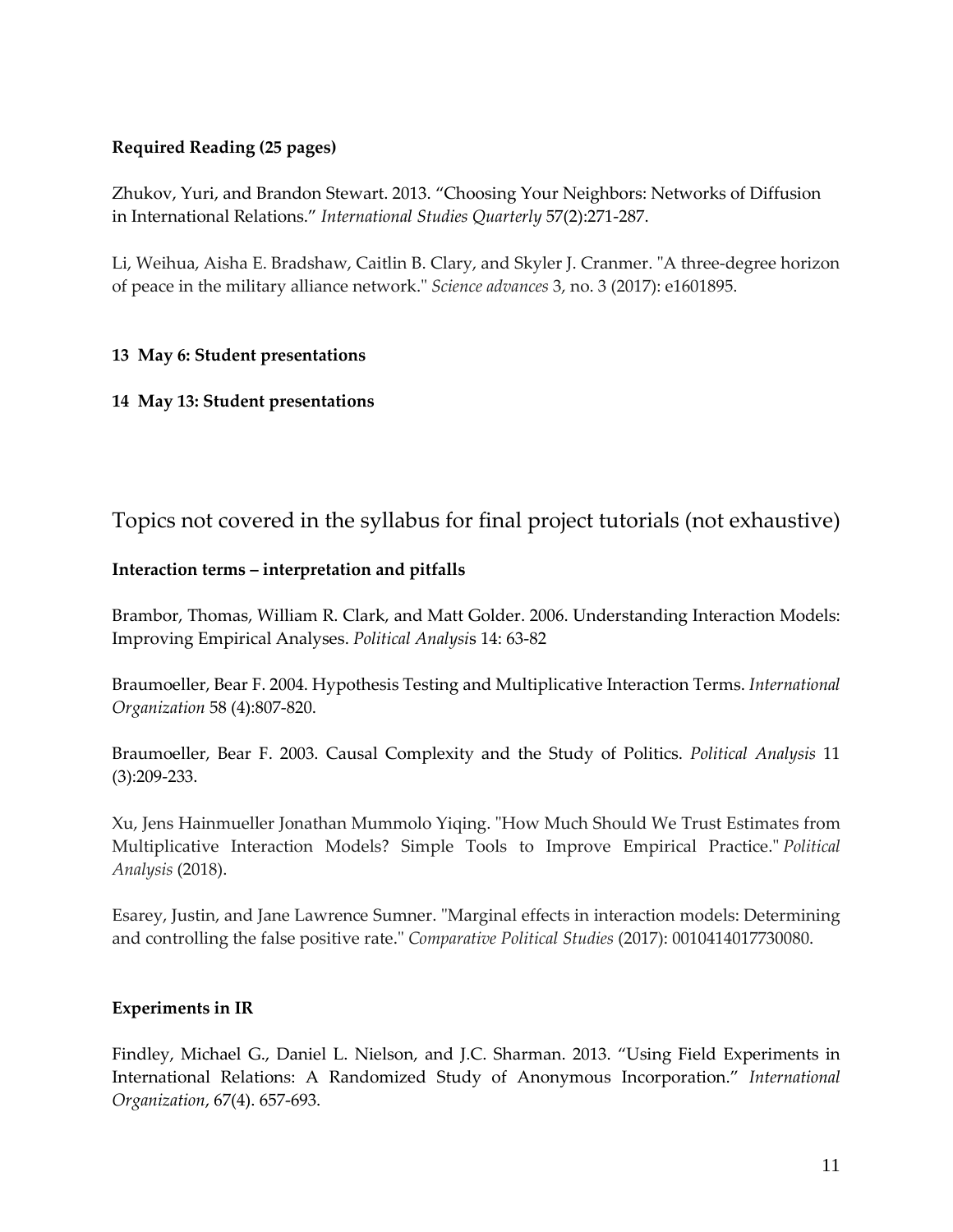Press, Daryl G., Scott D. Sagan, and Benjamin A. Valentino. 2013. "Atomic Aversion: Experimental Evidence on Taboos, Traditions, and the Non-Use of Nuclear Weapons." *American Political Science Review* 107(1): 188-206.

Tingley, Dustin and Barbara Walter. 2011. "Reputation Building in International Relations: An Experimental Approach." *International Organization*, 65, 343-365.

*Further Reading* Hyde, Susan D. 2015. "Experiments in International Relations: Lab, Survey, and Field" *Annual Review of Political Science.*

### **Duration/Event History Models**

Alt, James, Gary King, and Curtis Signorino. 2001. "Aggregation Among Binary, Count, and Duration Models: Estimating the Same Quantities from Different Levels of Data" *Political Analysis* 9(1).

Box-Steffensmeier, Janet M., Dan Reiter, and Christopher Zorn. 2003. Nonproportional Hazards and Event History Analysis in International Relations. *Journal of Conflict Resolution* 47(1):33-53.

Fearon, James D. 2004. Why do Some Civil Wars Last Much Longer than Others? *Journal of Peace Research* 41 (3): 275-301.

Elkins, Zachary, Andrew T. Guzman, and Beth A. Simmons. 2006. Competing for capital: The diffusion of bilateral investment treaties, 1960-2000. International Organization 60(4): 811-846

King, Gary. 1989. Event Count Models for International Relations: Generalizations and Applications. *International Studies Quarterly* 33 (2):123-147.

Collier, Paul, Anke Hoeffler, Mans Söderbom. 2004. On the Duration of Civil War. *Journal of Peace Research* 41 (3): 253-273.

Bennett, D. Scott , and Allan C Stam III. 1996. The Duration of Interstate Wars, 1816-1985. *American Political Science Review* 90 (2):239-257.

Fortna, Virginia Page. 2003. Scraps of Paper? Agreements and the Durability of Peace. *International Organization* 57(2): 337-372.

Howell, William G, and Jon C Pevehouse. 2005. Presidents, Congress, and the Use of Force. *International Organization* 59 (1):209-232.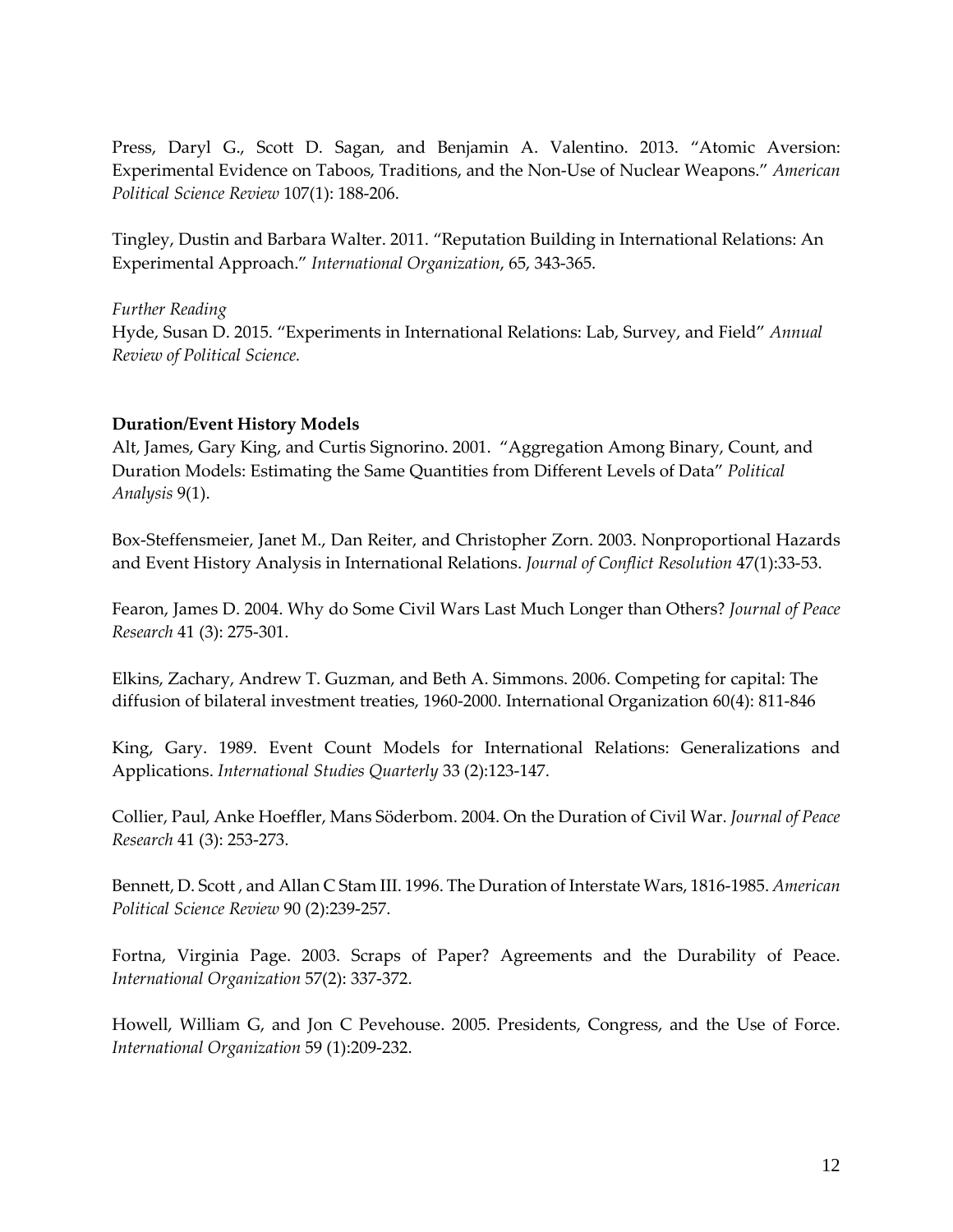Kropko, Jonathan, and Jeffrey J. Harden. "Beyond the hazard ratio: Generating expected durations from the cox proportional hazards model." *British Journal of Political Science* (2017): 1- 18.

### **Strategic Models**

Smith, Alastair. 1999. Testing Theories of Strategic Choice: The Example of Crisis Escalation. *American Journal of Political Science* 43(4):1254-1283.

Signorino, Curtis S. 1999. Strategic Interaction and the Statistical Analysis of International Conflict. *American Political Science Review* 93(2):279-297 Signorino, Curtis S., and Ahmer Tarar. 2006. A Unified Theory and Test of Extended Immediate Deterrence. *American Journal of Political Science* 50(3):586-605.

Bas, Muhammet, Curtis S. Signorino, and Robert W. Walker. 2008. Statistical Backwards Induction: A Simple Method for Estimating Recursive Strategic Models. *Political Analysis* 16(1):21-40.

Fearon, James D. 1994. Signaling versus the Balance of Power and Interests: An Empirical Test of a Crisis Bargaining Model. *The Journal of Conflict Resolution*, 38(2):236-269.

Carrubba, Clifford J., Amy Yuen, and Christopher Zorn. 2007. In Defense of Comparative Statics: Specifying Empirical Tests of Models of Strategic Interaction. *Political Analysis* 15(4): 465- 482.

Signorino, Curtis S. 2007. On Formal Theory and Statistical Methods: A Response to Carrubba, Yuen, & Zorn. *Political Analysis* 15(4):483-504.

### **Web-scraping**

Jackman, Simon. "Data from the Web into R" The Political Methodologist, 14(2).

Nielsen, Richard A. and Beth A. Simmons. 2015. Rewards for Ratification: Payoffs for Participating in the International Human Rights Regime?" International Studies Quarterly. *Focus on measurement of "intangible rewards" from EU and US.*

# **Variables Truncated at Zero/Too Many Zeroes**

Sigelman, Lee, and Langche Zeng. "Analyzing censored and sample-selected data with Tobit and Heckit models." Political analysis 8.2 (1999): 167-182.